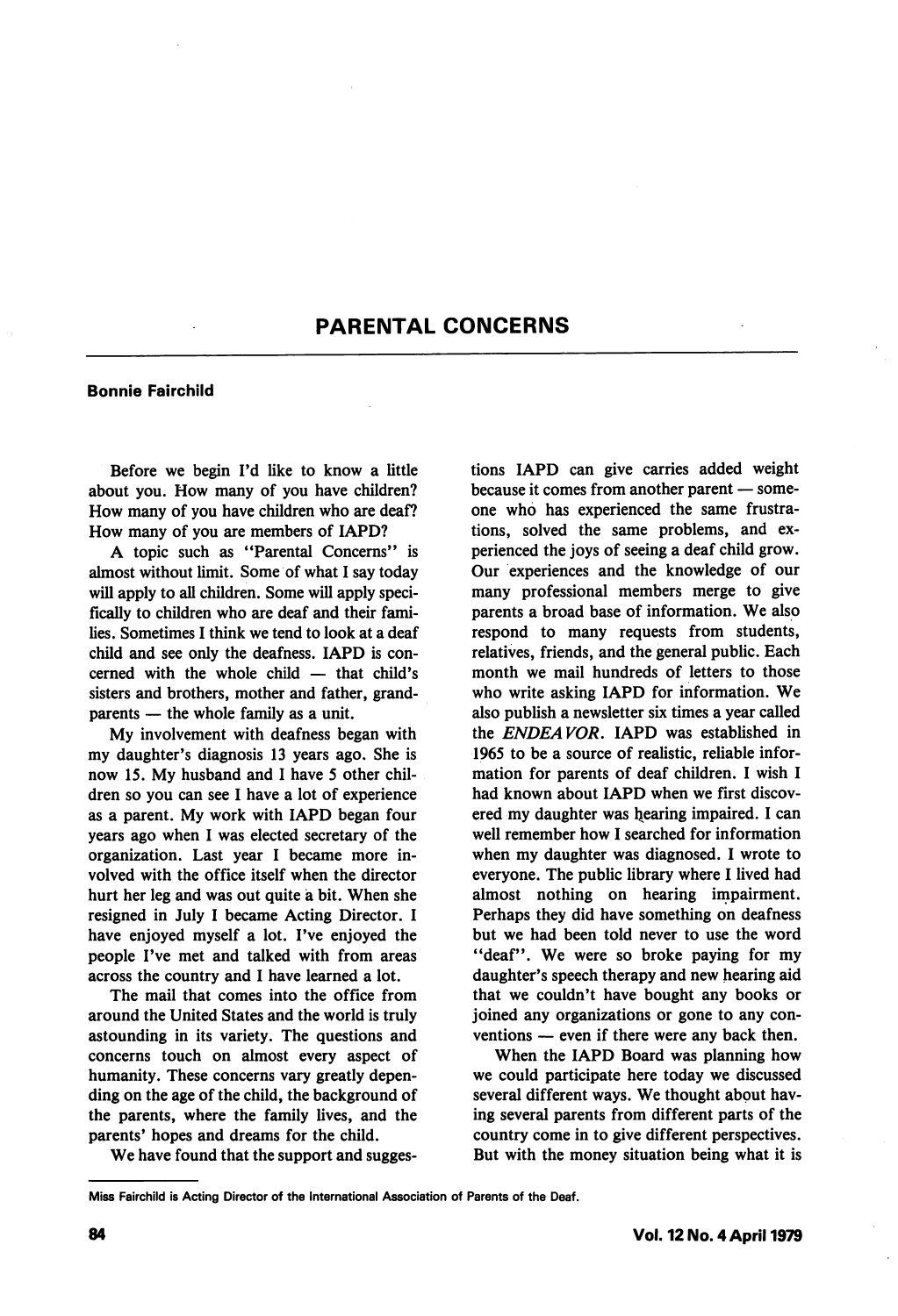we honestly couldn't afford that type of presentation. Perhaps that should be the first area of concern I mention — parent involve ment. We appreciate the opportunity to be here today and we are grateful to be able to share our concerns. Parents across the country are very much aware of the current push for parent involvement and are wondering how they can best share their ideas and experience with you. I wish there were some way to finance parents' attendance at meetings like this. Not only would we learn a lot, but you would benefit too.

Anytime one parent talks about parents' concerns in general there is a risk of hearing a biased story. To try to avoid that I have col lected a few letters from our files and put them on transparencies. Perhaps this will give you a feel for the types of concerns our mail brings everyday.

As I said before, concerns of parents vary depending on when and how the child becomes deaf, how severe the hearing impairment is, and the emotional, economical, and social background of the family. You all probably know that most parents make the initial diagnosis of deafness and that this diagnosis is then eventually confirmed by a doctor. And I suppose you all know that generally it is mama that takes the baby from place to place, listens to the advice, and then has to cope with telling daddy, and grandparents, and relatives, and neighbors, and the world at large what is wrong. So at the very beginning we have what we should call mama concerns. They are con cerns unique to mamas.

(Overhead 1)

(Illustration of two female elephants and their children - "The only thing I don't like about childbirth is the stretch marks it gives me!")

I, too, trudged around with my daughter when she was small, I was lucky because I was not put off and sent from doctor to doctor as so many parents are even today. We began almost immediately to deal with her deafness — although in those days we never said "deaf". In the diary I kept of those days I see reference to the fact that I was ready to do whatever was possible to get Joyce progress ing. I also see a sentence that says "my hus band hopes that an operation will cure her and that she will become normal". Two very dif ferent outlooks. A while back we laughed at the elephants — but when a husband and wife don't have their act together concerns can become as big as elephants. And all those wrinkles are the day to day differences of opinion.

lAPD is concerned with the family as a unit. We want every family member to cooperate and work together. One special part of the Convention in North Carolina last sum mer was a siblings' rap session. No parents were allowed — and the kids really let it all hang out. They have their own concerns — and they want recognition for what they do and are, just as much as their deaf brothers and sisters.

We have printed the proceedings of that Convention — they are not fancy, but they are a collection of the speeches and discussions that happened throughout the three days. If you want a copy, the cost is \$2.00 to cover printing and mailing — there is a lot of infor mation there for that price.

## (Overhead 2)

"I remember one difficult morning when Wendy was four and I was taking my turn participating in her nursery school . . .

How will she ever catch up?

When will she understand connected speech?

When will we have a long conversa tion?

How will she learn the information other children so effortlessly obtain?

Where will she go to school?

What will she do with her life in the future?

I read this article from which these quotes were taken last month in a magazine called "Hearing & Speech Action". These questions are typical of those asked by parents of chil dren who are deaf. I'd like to look for a minute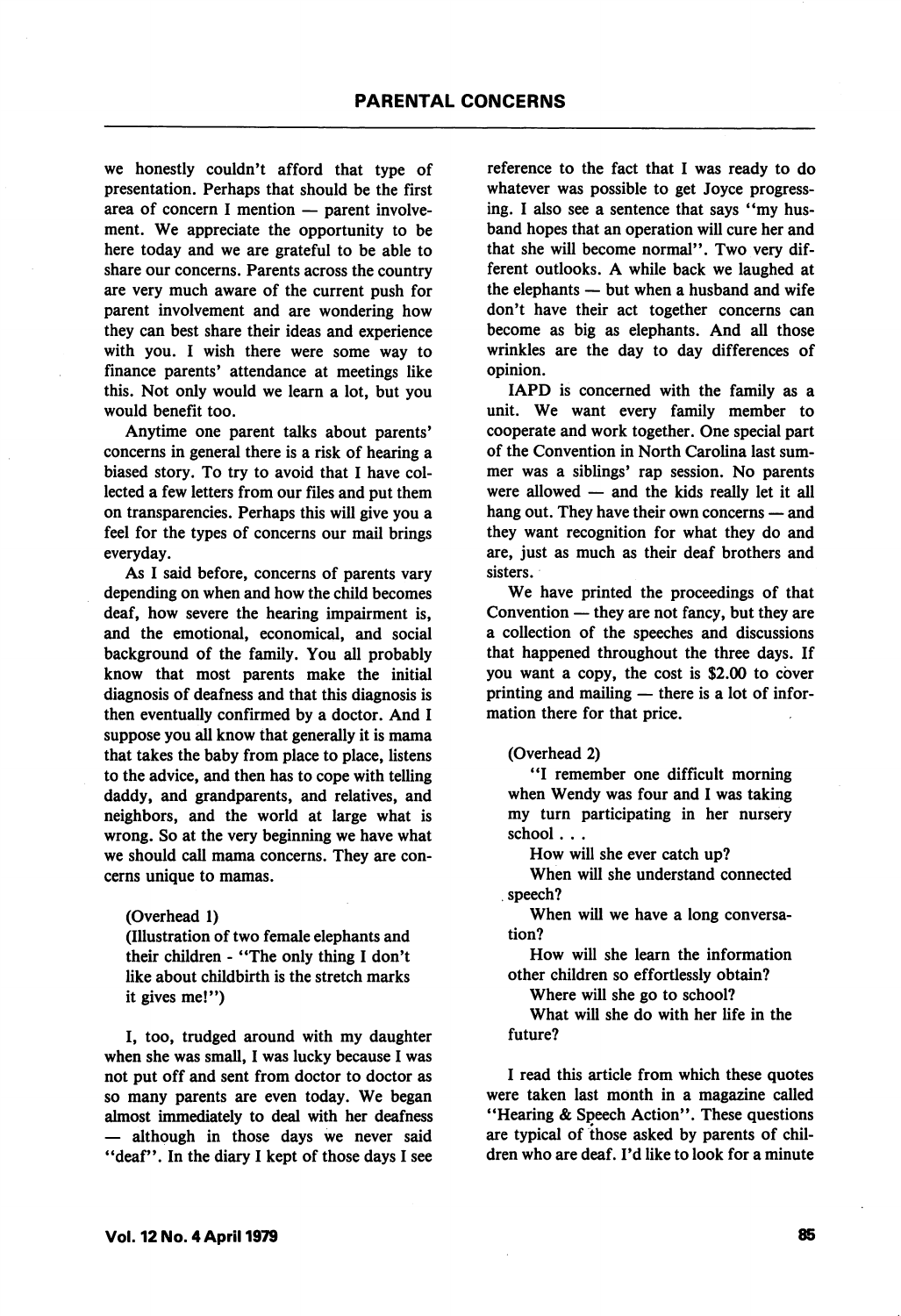at the question "When will we have a long con versation?" This is where the communication comes in.

Communication — perhaps the most vital link in the life of any person — deaf, hard of hearing, or normally hearing — young or old — communication has to be one of the biggest concerns of all parents.

The advantages of total communication have become so apparent that school after school is adopting this philosophy. I think it very strange that so many professionals, both groups and individuals, often those who first talk with parents, hesitate to take a definite stand for total communication. They em phasize that each child is an individual and that the parents must make the decision as to what is best for their child. It is very true that each child is different. However, parents need guidance - decisions, important decisions, are often made by parents who are confused, shocked, scared, and who still do not fully understand what it means to be deaf. Parents need guidance - it is ironic that we have so many requirements for licensing and certifying lawyers, doctors, and Indian chiefs, yet anyone at all can try his or her hand at being a parent, simply by having a child!

Most parents of deaf kids already know how to talk. It is a job to sell them on the idea that their deaf kids will succeed if they talk, talk, TALK. lAPD supports the use of speech and the importance of speech therapy as part of a total package. For lAPD that is total com munication. We have developed a Positon Paper on the importance of total communica tion. We encourage parents to as soon as possi ble, to accept their child's deafness and begin to spend the time, effort, and money necessary to learn, to use, and live with total com munication. There are many obstacles parents need to overcome before they learn to sign, to fingerspell, and to use total communication on a day to day basis. Time passes quickly and soon our children are grown.

It breaks my heart to talk with parents who say "It is too late now — my son is almost grown and he will be gone. I can't learn to communicate now." I know you see that fre quently. I wish we could have some place where we could totally immerse these parents in total communication classes. I want them to experience the job of sharing their child's hopes and fears and dreams.

## (Overhead 3)

"I am the parent of a young woman suffering a progressive hearing loss. Your agency has been suggested as one which might provide information on counseling programs and periodicals, such as your "Endeavor" which I would like to receive, on this subject. Please forward any literature on information you have available. I would be interested in counseling programs in both the Pitts burgh, Pa. and Columbus, Ohio areas..."

Letters from parents of older children are the most difficult to answer. Often the letters are so hopeless that one wonders how the fami ly can continue. Our entire Convention last year was entitled "The Older Deaf Child". Parents came like flies to honey. They are desperate for information about their teen agers. They don't want the kids to grow up, leave and never come home again. Where are the counseling programs for older parents?

Employment is another area that causes concern to parents — especially as their chil dren become teenagers. Most parents have limited contact with deaf adults — and some of that contact may not have been pleasant. One example immediately comes to mind: On the way down here yesterday I was sitting in the airport waiting for the plane to be ready for boarding. A man came up to me and held out a card — need I say more? I glanced quickly at the card — sure enough it said "I am deaf." I read no further but questioned "Deaf?" My daughter is also deaf." Shock registered on his face and I expected him to disappear. How ever, he asked if I lived there and I told him we lived in Delaware and that my daughter went to school in Washington, D. C. He wanted to know if she went to Gallaudet. I told him "no", to MSSD, the high school in Gallaudet. By this time everyone in the waiting area was watching us. Then I wished him luck and he con tinued on his way - handing out cards - begging.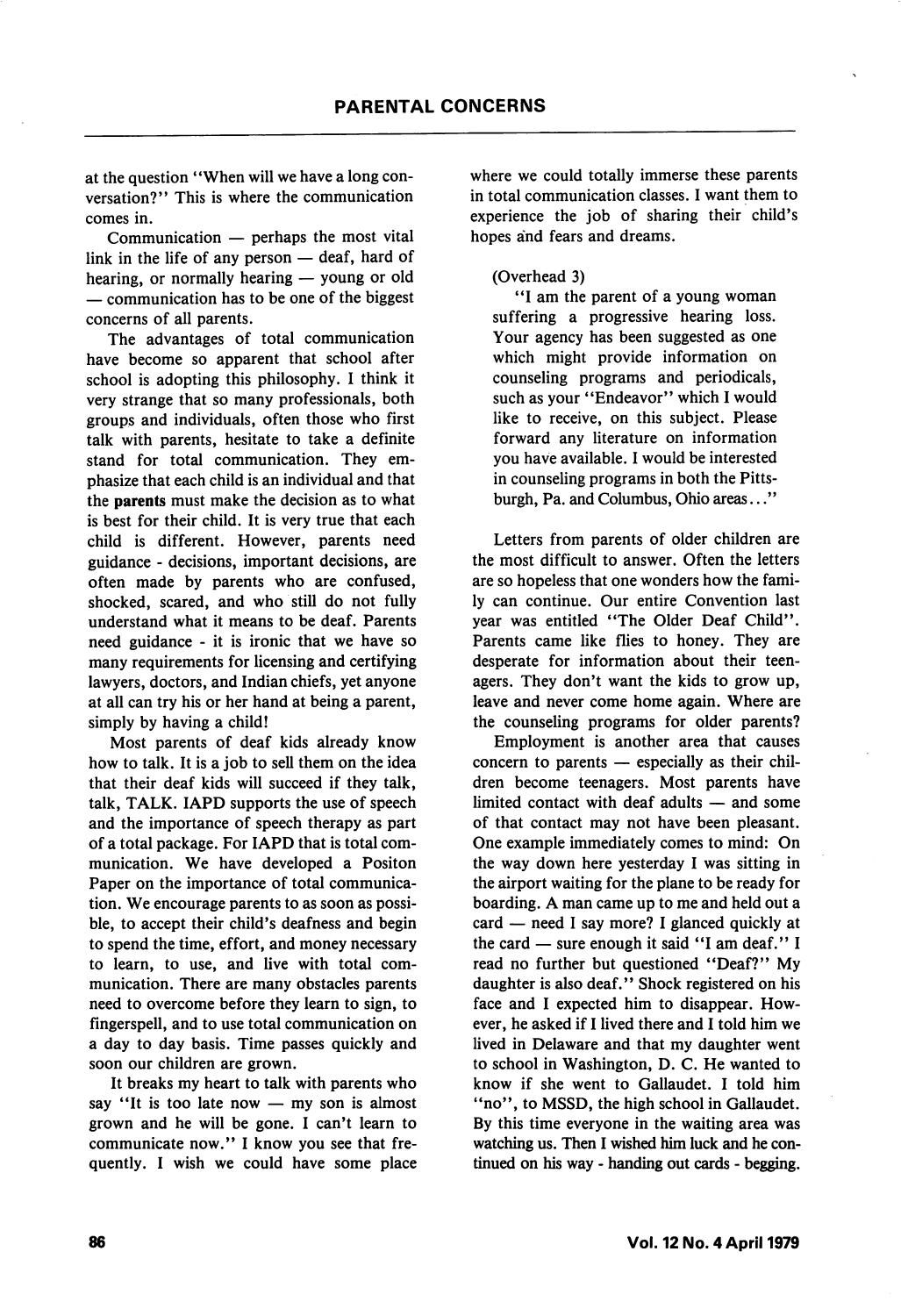No parent would do that for a child! (Overhead 4)

\*\*One boy in school for deaf - one mainstreamed. My biggest problem is program for child that is mainstreamed. Right now I want material on how a speech teacher should help a hearing im paired student 30 min a day.''

That first note came on a 3x5 index card. We couldn't answer it because she forgot to include an address. But it is obvious that she needs help — and what has been happening for 9V2 years?

We receive many letters and telephone calls from parents and interested friends who want to know what work deaf people can do. I often think of Mary Beth Miller — a wonderful, funny deaf lady who is a professional actress. Several years ago I was honored to interpret for her while she conducted some deaf aware ness classes in a public school near the school for the deaf in Delaware. The workshops were aimed at the hearing kids in the schools where deaf kids would soon be mainstreamed. Em ployment was a question that often came up and Mary Beth's reply was "We can be just about anything — except maybe a telephone operator." And suddenly Mary Beth would become that TV actress working as a telephone operator  $-$  "one ringadingy, two ringadingies . . ."

The kids loved her — I loved her — that was deaf awareness in action. Those work shops were a wonderful way to prepare the kids and teachers for the deaf kids and inter preters that were on the way.

The mainstream program at the Delaware School has some problems. However, from what I've seen and read it was an outstanding example of the way mainstreaming should be done. Unfortunately, when the federal money ran out, that portion of the program was also finished.

There is a lot of concern now about mainstreaming. Public Law 94-142 (I'm sure you'll hear more about that law later in your workshops) and least restrictive environment. This concern is not limited to parents or to special ed teachers.

(Overhead 5)

'\*We have identified an inventory of services (i.e., speech therapy) and facilities (i.e., loop system) which should be, but are not, provided by the school. These items show up as deficiencies in the "IEPs" of individual children and in the State Plan submitted pursuant to P.L. 94-142.

"We would be interested in hearing your advice and the experience of others who have refused to sign the "IEPs" or objected to the State Plan as a method for demanding the State to provide ser vices and facilities which we feel sound professional opinion will support as essential elements of an "appropriate" education. We are seeking answers to such questions as:

- should all of our parents be encour aged not to sign the lEP for their child?
- how do you obtain from diagnostic and placement services a definition of the needs of a child?
- how effective have due process hear ings been?
- how successful have people been in defining an "appropriate education"?
- how have those that have been suc cessful proved the elements of an "appropriate education"?
- what have been the tactics of States and education agencies in defending these actions?
- are there any instances of retaliatory tactics (i.e., through placement changes) against parents?"

What is lAPD doing to solve some of these concerns? We are working very closely with the Gallaudet Task Force on Public Law 94-142. We sponsor workshops that look at the law from a parent's perspective.

You should know that we are working now on the schedule for a seminar to be held June 2, 3, and 4, 1979, in Kansas City. Titled "lEP and You and Me" the focus will be on how parents and students can better plan their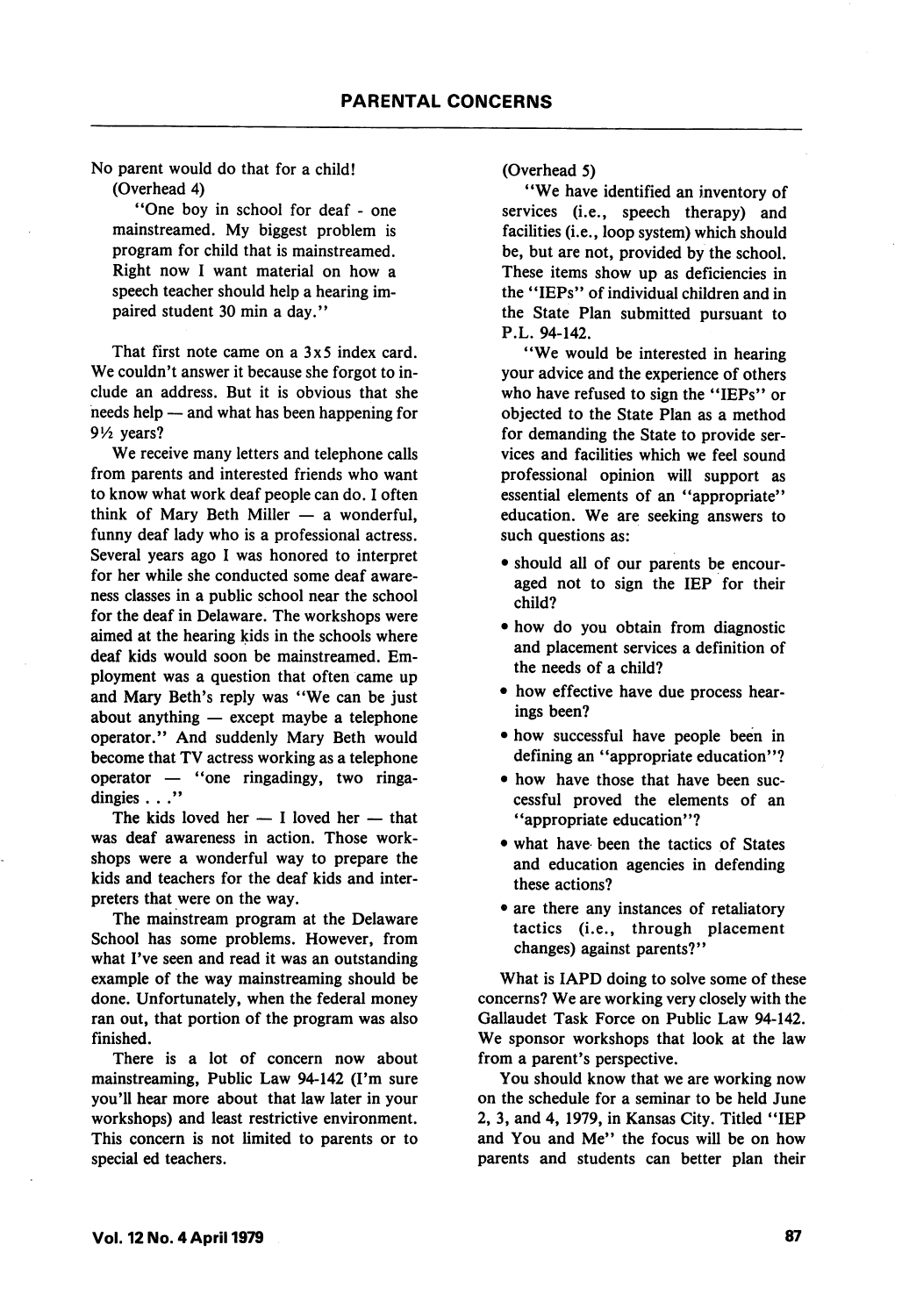student's education by working together with school personnel.

One of the things that bothers parents about education for the deaf is the apparent lack of continuity. New ideas come and are tried — and even if they are successful — are often discarded for newer ideas. Sometimes parents feel their kids are in laboratories part of an experiment — rather than in school.

I'm sure you are well aware of the success rates of schools for the deaf. You work with clients everyday who have gone through the schools. It is a bitter pill to swallow when sud denly a parent is told "Oh, no, Billy can't go to college — he can't read well enough to qualify." And then the parents discover Billy can't read well enough to fill out an employ ment form, or manage a checkbook, or live in dependently. That's why so many parents are concerned about education. I'll have to rank education as the Number One Concern of parents.

(Overhead 6)

'T would like to ask some advise for my 19 year old brother who is deaf. He presented no problem until he was 14 years old. He went to school in Pasay, Phillippines. After the sixth grade, he does not want to go to school anymore. He is hard to get along with now and sometimes if he will not have his way, he becomes violent. My mother tried to communicate with him and even attends conferences for the deaf to understand him.

Do you have any suggestions on how to handle him. I will appreciate it very much if you can recommend any books that might help us communicate and understand him better."

Here we are back at communication again. And what about counseling for older teen agers? So many kids today have real, deepseated emotional problems — what help is available — and where?

(Overhead 7) ^'Personal attitudes about profes sionals play an important part in establishing effective communication. Barriers to communication must be overcome through analyzing your own feelings and working through them with the help of the professional. Parents of deaf children must also assume responsi bility for proper instruction in areas that oftentimes are neglected or paid lip ser vice by schools and other programs as

- 1. Sex education
- 2. Independent Living Skills
- 3. Language Training
- 4. Awareness of the World Around Them
- 5. Establishment of a Moral Base
- 6. Monetary Matters
- 7. Proper Relationships with Others

Although parents have found it dif ficult to understand and give guidance to their deaf children because of inade quate communication skills, the speciali zation of parent training and education must be present so that the parents will be able to provide much that is missed in the schools and other social service related areas."

This is an example of the kind of recom mendations that came out of the last lAPD Convention. It illustrates well the need for parents and professionals to work together. lAPD has established committees to work on this and many other related areas. They are collecting information now that will become part of our ''library" and serve as an informa tion base for responding to parents' concerns.

When you read recommendations like this again you must consider the lack of training most parents receive. Are they able to do things like Mr. Harrelson recommends here?

## (Overhead 8)

"Five years ago we found our deaf son had retinitis pigmentosa and would probably be blind by the time he was 30 years old. My husband summed up his feelings, "I felt the day the doctor gave us that diagnosis that I would never be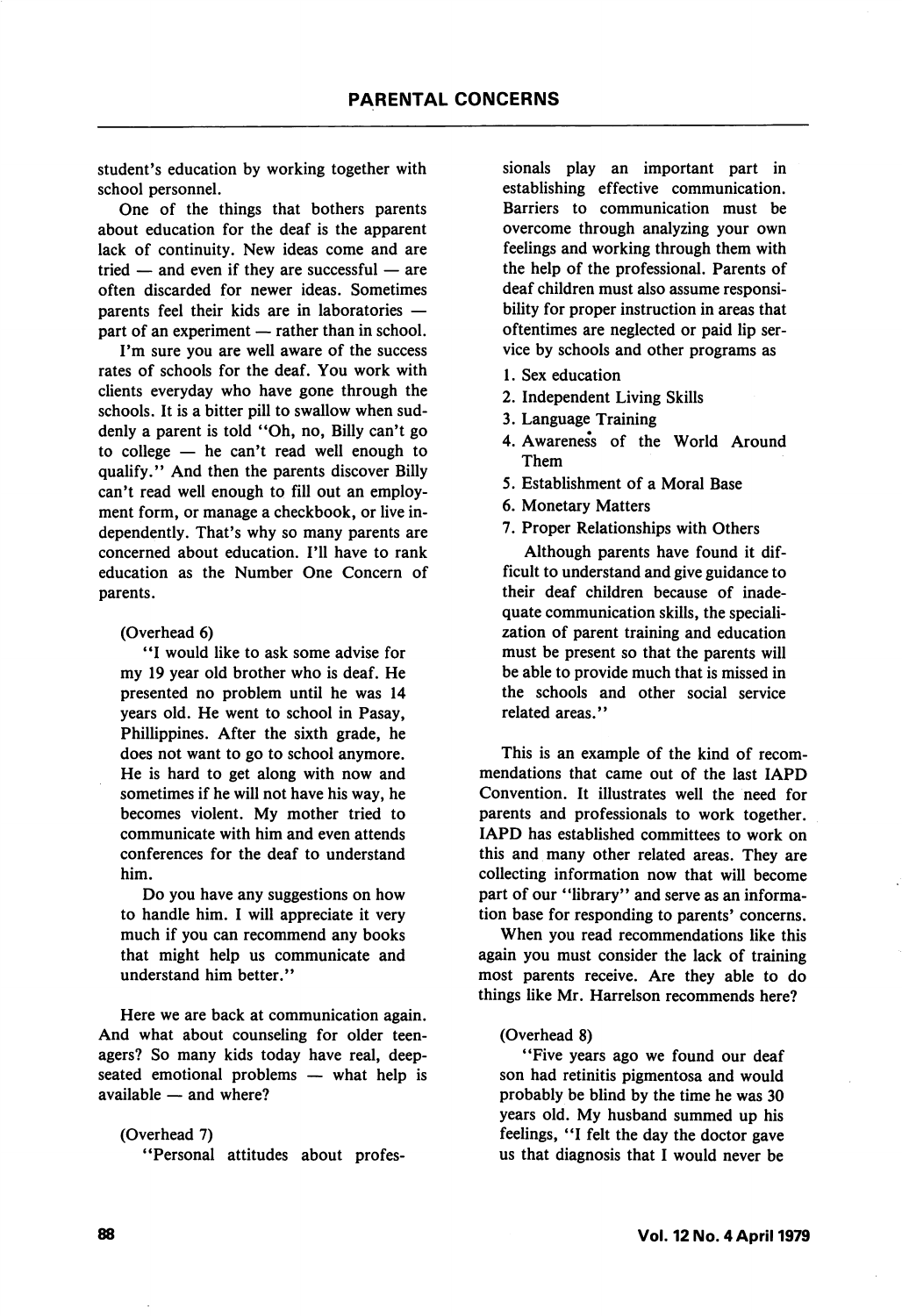happy again . . . If all this sounds depressing, let me assure you that watching your child go blind is very depressing." \* \* We are moving to Mississippi. What

schools for the deaf are there?"

"We just moved to be near a wonderful school and now that we bought our house we find we are outside the district."

More and more emphasis is being placed on deaf-blind and other multi-handicapped deaf children. These are concerns that must be worked with now and in the future. This is another area where an lAPD Committee is gathering information. We urge you to con tribute any information you may have in these areas. Another important concern is finding a new school when parents move. In this mobile society we get many requests for that kind of information. What we are doing now is putting families in touch with local people who can share their experiences and knowledge of that particular part of the country.

(Overhead 9 - top)

\*\*When I take my children to the doc tor for checkups, the doctor will not talk to me. He insists on talking to my nine year old daughter and expects her to translate for me. I am the mother!"

This is a TTY call that came into the office last week. This young deaf woman is very con cerned with her role as a mother. What services are available to her? Better awareness on the part of the doctor would help a lot here.

#### (Overhead 9 - bottom)

\*\*I hoped that my daughter would grow up and become a teacher — just as I had followed in my mother's footsteps. Then I went to a PTA meeting at her school and there were no deaf teachers . . . What careers are open to deaf adults? I want realistic advice!"

This letter shows several different concerns we have already discussed. This lady is concerned about the schools, the teachers, and her child's future.

One last story before I finish. It is a story about a young mother. She is very exceptional. I think her background as a college French teacher gives her a different perspective than most parents of two year old kids.

As soon as she found out her son was deaf she began reading everything she could find on deafness. She wrote to many different experts across the country asking their opinions. She quickly realized that total communication is the best way to get language into a child . She does not believe any student should leave school reading on a third or fourth grade level. And she is convinced this will not happen with her son.

The entire family is learning sign language and the son already has a large vocabulary. She is beginning to explore possible schools for her son.

Her concern is that she won't be able to find a school that can continue the work she and her family have so laboriously begun. She has not seen any schools she feels are qualified to teach deaf students. Why does she feel that way? Because the teachers she has seen cannot communicate fluently with the students. She emphasizes that before she was certified to teach French she had to live in France and communicate fluently with French people. She does not see a similar requirement for teachers of deaf children. And she sees very few deaf teachers or professionals. She is scared. A lot of parents are scared. They are concerned with their children's future.

I think it is realistic to say that the family of a deaf child will remain the one constant in his or her life. Teachers change, administrators change, schools change, and sometimes because of transfers, neighborhoods and towns and states change. lAPD wants the family to be strong, supportive, and able to communicate fully. We need to spread the word — we need to give parents a reliable, realistic picture of how they can assist their children become happy, useful citizens. We need to "get there firstest with the mostest".

As I said before parents are hungry for in formation. We even have requests from parents who can't read or write. I wish we could develop films and/or slide and sound